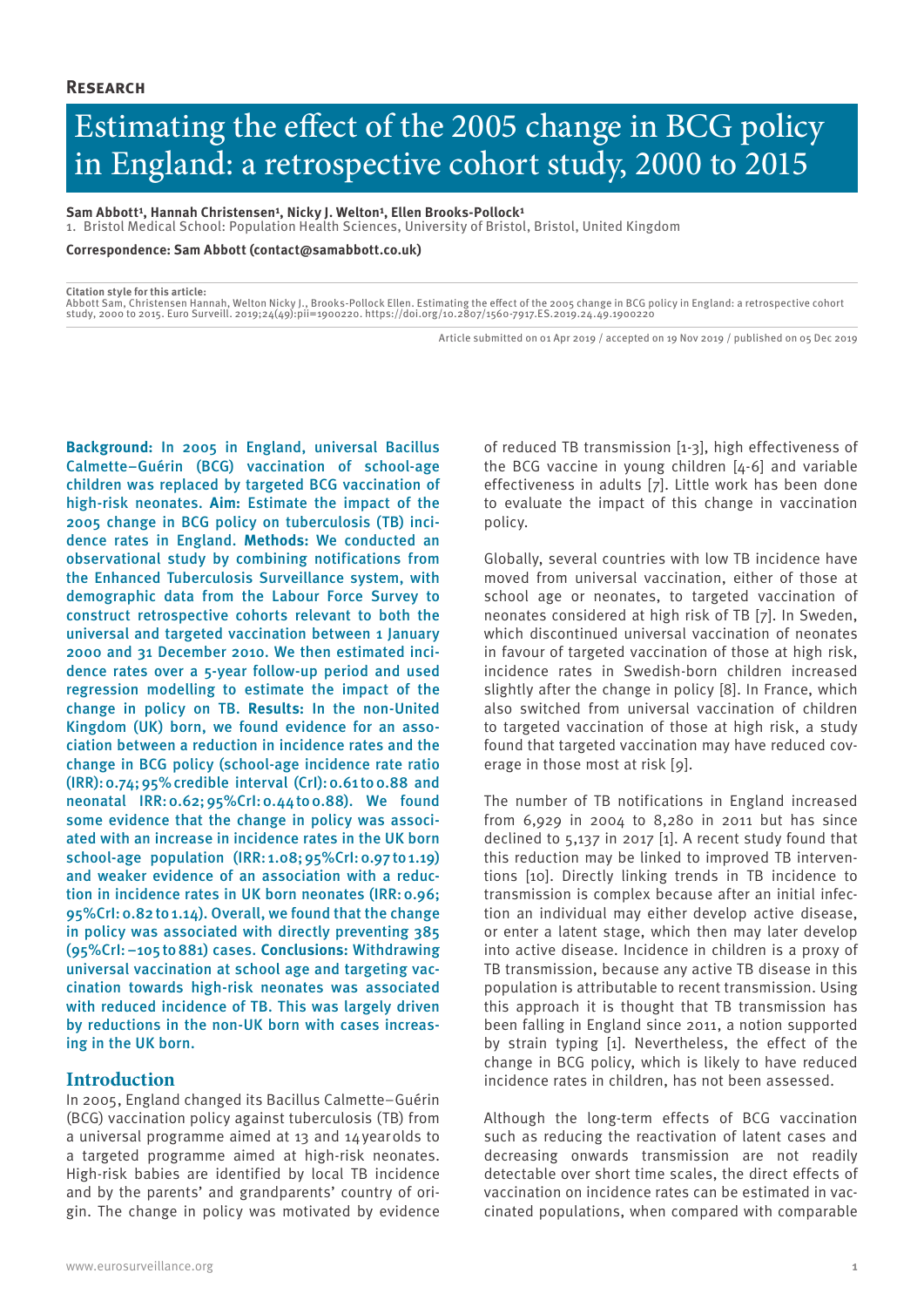## **Figure**

Mean incidence rates per 100,000 population, with 95% confidence intervals for each retrospective cohort<sup>a</sup> studied to assess the effect of the 2005 change in BCG policy, stratified by the vaccination policy and UK birth status, England, 2000–2015



BCG: Bacillus Calmette–Guérin; UK: United Kingdom.

a Cohort definitions figure in Table 1.

The top and bottom panels are on different scales in order to highlight trends in incidence rates over time.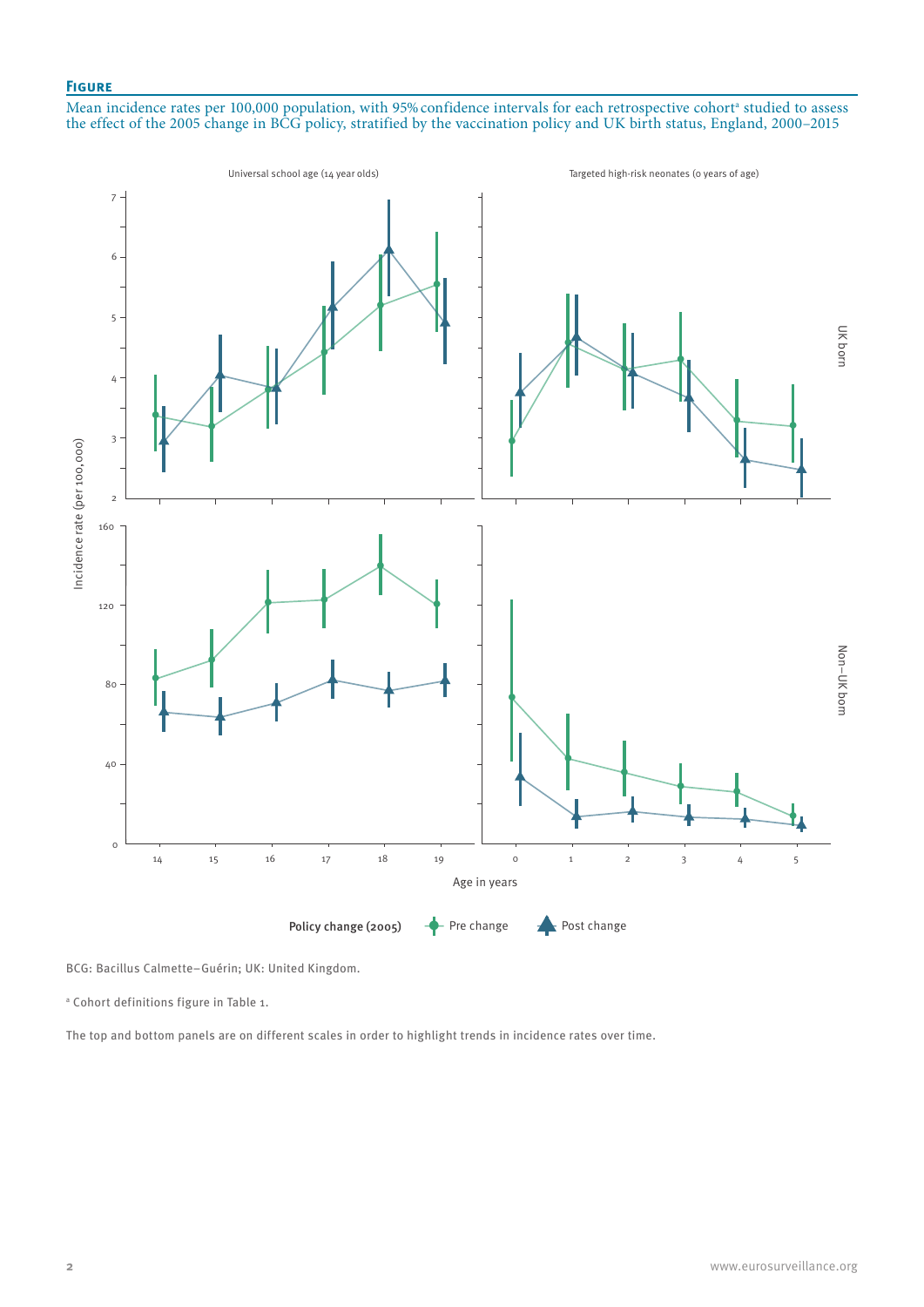Summary of relevance and eligibility criteria of cohorts studied to assess the effect of the 2005 change in BCG policy, England, 2000–2010.

| <b>Cohort</b>       | Vaccination<br>programme | Eligible for the<br>programmea | Birth status | Age in years at<br>study entry | Year of study entry |
|---------------------|--------------------------|--------------------------------|--------------|--------------------------------|---------------------|
| Cohort <sub>1</sub> | Universal                | Yes                            | UK born      | 14                             | 2000-2004           |
| Comparison cohort 1 | Universal                | No                             | UK born      | 14                             | 2005-2010           |
| Cohort 1            | Universal                | Yes                            | Non-UK born  | 14                             | 2000-2004           |
| Comparison cohort 1 | Universal                | No                             | Non-UK born  | 14                             | 2005-2010           |
| Cohort 2            | Targeted                 | Yes                            | UK born      | <b>Birth</b>                   | 2005-2010           |
| Comparison cohort 2 | Targeted                 | No                             | UK born      | <b>Birth</b>                   | 2000-2004           |
| Cohort 2            | Targeted                 | Yes                            | Non-UK born  | <b>Birth</b>                   | 2005-2010           |
| Comparison cohort 2 | Targeted                 | No                             | Non-UK born  | <b>Birth</b>                   | 2000-2004           |

BCG: Bacillus Calmette–Guérin; UK: United Kingdom.

 $^{\rm a}$  Eligible signifies that the cohort fit the criteria for the vaccination programme and entered the study during the time period it was in operation not that the cohort was vaccinated by the vaccination programme.

unvaccinated populations [11]. Here, we aimed to estimate the impact of the 2005 change in BCG policy on incidence rates in England, in both the United Kingdom (UK) and non-UK born populations, directly affected by it.

# **Methods**

#### **Data sources**

Data on all notifications from the Enhanced Tuberculosis Surveillance (ETS) system from 1 January 2000 to 31 December 2015 were obtained from Public Health England (PHE). The ETS is maintained by PHE and contains demographic, clinical and microbiological data on all notified cases in England. A descriptive analysis of TB epidemiology in England is published each year, which fully details data collection and cleaning [1]. Tuberculosis is highly heterogeneous in England with the majority of cases occurring in urban, non-UK born populations. The yearly PHE report contains more descriptive detail [1].

We obtained yearly population estimates from the April to June Labour Force Survey (LFS) for years 2000 to 2015. The LFS is a household study of the employment circumstances of the UK population, which provides the official measures of employment and unemployment in the UK. It is also used to study population demographics such as ethnicity, country of birth and age. Reporting practices have changed with time so the appropriate variables for age, country of origin, country of birth, and survey weight were extracted from each yearly extract, standardised and combined into a single dataset.

#### **Constructing retrospective cohorts**

We constructed retrospective cohorts of TB cases and individuals using the ETS and the LFS. Tuberculosis cases were extracted from the ETS based on date of birth and date of TB notification.

Cohort 1: individuals aged 14years between 2000 and 2004, who were notified with TB while aged between 14 and 19years.

Comparison cohort 1: individuals aged 14years between 2005 and 2010, who were notified with TB while aged between 14 and 19years.

Cohort 2: individuals born between 2005 and 2010, who were notified with TB while aged oto5years.

Comparison cohort 2: individuals born between 2000 and 2004, who were notified with TB while aged o to 5 years.

Cohorts were stratified by vaccination programme using age criteria and then stratified further by whether the scheme was in place during the time period they entered the study. Each cohort was further stratified by UK birth status, with both non-UK born and UK born cases assumed to have been exposed to England's vaccination policy. Corresponding population cohorts were calculated using the LFS population estimates, resulting in eight population level cohorts, each with 5years of follow-up (Table 1).

#### **Statistical methods overview**

We estimated incidence rates (with 95% confidence intervals (CI)) by year, age and place of birth as (number of cases) divided by (number of individuals of corresponding age). UK birth status was incomplete, with some evidence of a missing not at random mechanism. We imputed the missing data using a gradient boosting method (GBM; see Supplement). We then used a descriptive analysis to describe the observed trends in age-specific incidence rates over the study period, comparing incidence rates in the study populations relevant to both vaccination programmes before and after the change in BCG policy.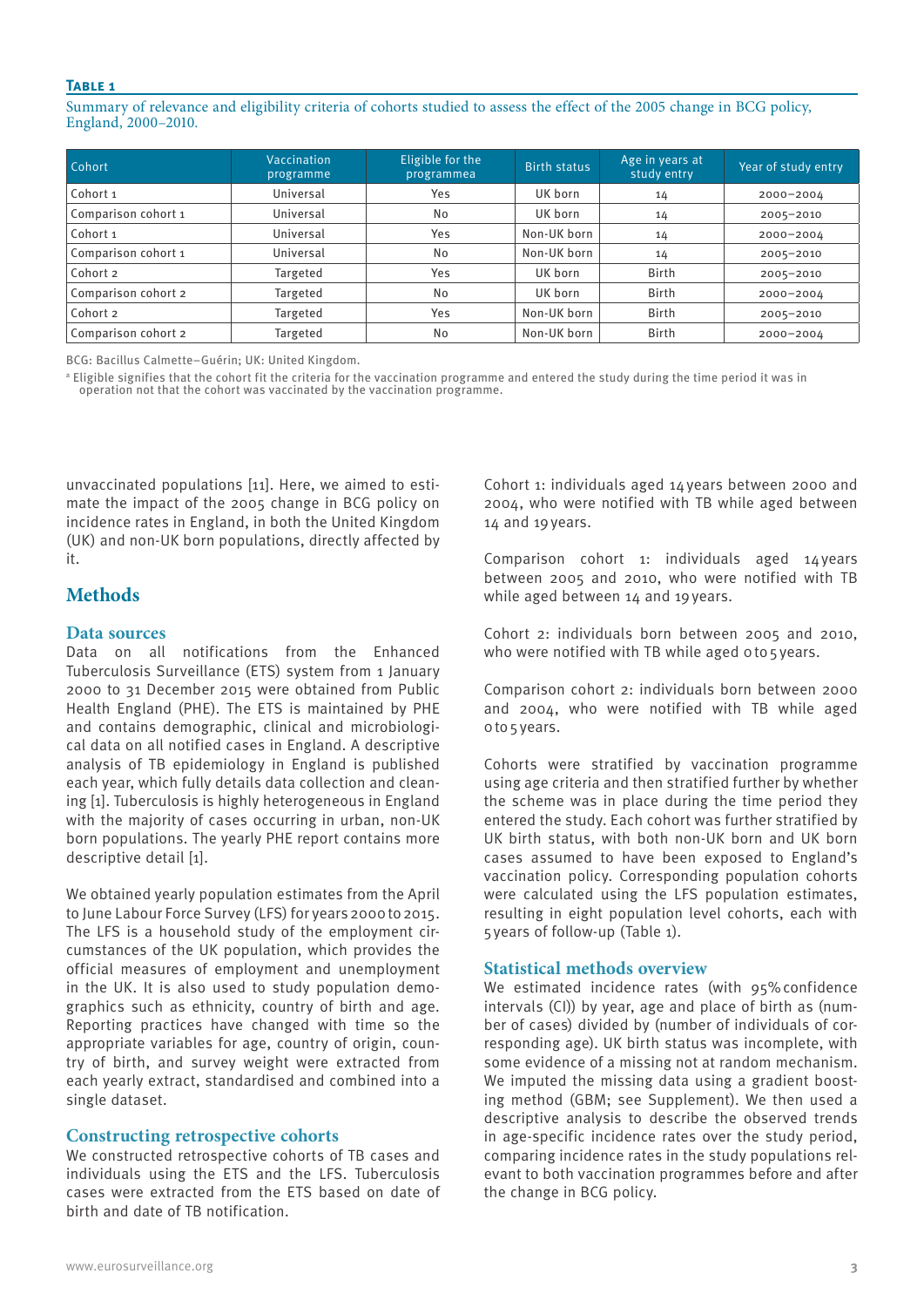Incidence rate ratios of tuberculosis in the UK born and non-UK born cohorts relevant to the universal schoolage BCG vaccination scheme, using the best fitting models<sup>a</sup> as determined by comparison of the LOOIC, England, 2000–2015

|                                                     | IRR (95% Crl)       |                     |  |  |  |  |
|-----------------------------------------------------|---------------------|---------------------|--|--|--|--|
| Variable                                            | UK born             | Non-UK born         |  |  |  |  |
| Policy change <sup>b</sup>                          |                     |                     |  |  |  |  |
| Pre-change                                          | Reference           | Reference           |  |  |  |  |
| Post-change                                         | 1.08 (0.97to 1.19)  | 0.74 (0.61 to 0.88) |  |  |  |  |
| Age in years                                        |                     |                     |  |  |  |  |
| 14                                                  | Reference           | Reference           |  |  |  |  |
| 15                                                  | 1.18 (0.98 to 1.42) | 1.03 (0.87t01.22)   |  |  |  |  |
| 16                                                  | 1.24 (1.03to 1.50)  | 1.25 (1.07 to 1.47) |  |  |  |  |
| 17                                                  | 1.59 (1.33 to 1.91) | 1.40 (1.19 to 1.63) |  |  |  |  |
| 18                                                  | 1.92 (1.60t0 2.30)  | 1.47 (1.26 to 1.73) |  |  |  |  |
| 19                                                  | 1.80 (1.49 to 2.17) | 1.47 (1.24 to 1.73) |  |  |  |  |
| Incidence rate                                      |                     |                     |  |  |  |  |
| UK born incidence rate (per standard deviation)     | 1.08(1.03101.14)    | <b>NA</b>           |  |  |  |  |
| Non-UK born incidence rate (per standard deviation) | <b>NA</b>           | 1.11 (1.03 to 1.19) |  |  |  |  |
| Year of study eligibility, group level              |                     |                     |  |  |  |  |
| Intercept (standard deviation)                      | <b>NA</b>           | 1.13 (1.05 to 1.26) |  |  |  |  |
| Year of study eligibility, individual level         |                     |                     |  |  |  |  |
| 2000                                                | <b>NA</b>           | 1.10 (0.96 to 1.29) |  |  |  |  |
| 2001                                                | <b>NA</b>           | 1.06 (0.93t01.24)   |  |  |  |  |
| 2002                                                | <b>NA</b>           | 1.07 (0.94 to 1.25) |  |  |  |  |
| 2003                                                | <b>NA</b>           | 0.90 (0.76 to 1.03) |  |  |  |  |
| 2004                                                | <b>NA</b>           | 0.89 (0.75 to 1.02) |  |  |  |  |
| 2005                                                | <b>NA</b>           | 0.98 (0.85 to 1.12) |  |  |  |  |
| 2006                                                | <b>NA</b>           | 1.13 (0.99 to 1.33) |  |  |  |  |
| 2007                                                | <b>NA</b>           | 1.04 (0.91t01.20)   |  |  |  |  |
| 2008                                                | <b>NA</b>           | 0.96 (0.83to 1.09)  |  |  |  |  |
| 2009                                                | <b>NA</b>           | 0.95 (0.81 to 1.08) |  |  |  |  |
| 2010                                                | <b>NA</b>           | 0.96 (0.82 to 1.11) |  |  |  |  |

BCG: Bacillus Calmette–Guérin; CrI: credible interval; IRR: incidence rate ratio; LOOIC: leave one out cross validation information criterion; SE: standard error; NA: not applicable (i.e. model terms were not included in the given cohort); UK: United Kingdom.

a The best fitting model for the UK born was a negative binomial model adjusting with fixed effects for the change in policy, age and incidence rates in the UK born (Model 7; Supplement Table S1). For the non-UK born the best fitting model was a negative binomial model with a random intercept for year of study entry, adjusting with fixed effects for the change in policy, age and incidence rates in the non-UK born (Model 17; Supplement Table S1).

b There was an improvement in the LOOIC score of 0.52 (SE:2.63) from dropping the change in policy from the model in the UK born cohort and a −3.02 (SE:3.52) improvement in the non-UK born cohort.

We calculated incidence rate ratios (IRRs) with 95%credible intervals (CrIs) for the change in incidence rates associated with the change in BCG vaccination policy (modelled as a binary breakpoint at the start of 2005) for both the UK born and non-UK born populations that were relevant for the universal programme and for the targeted programme, using a range of models. We considered the following covariates: age [1,7], incidence rates in both the UK born and non-UK born who were not in the age group of interest [1] and year of study entry (as a random intercept). We evaluated a range of models using a statistically rigorous criterion that accounted for model fit and complexity, for model selection.

## **Statistical modelling details**

We first investigated a univariable Poisson model, followed by combinations of covariates (Supplement Table S1). We also investigated a negative binomial model, adjusting for the same covariates as in the best fitting Poisson model. The models were estimated with a Bayesian approach using Markov Chain Monte Carlo (MCMC) with default weakly informative priors (Supplement). Model fit, penalised by model complexity, was assessed using the leave one out cross validation information criterion (LOOIC) and its standard error [12]. Models were ranked by goodness of fit, using their LOOIC, with a smaller LOOIC indicating a better fit to the data after adjusting for the complexity of the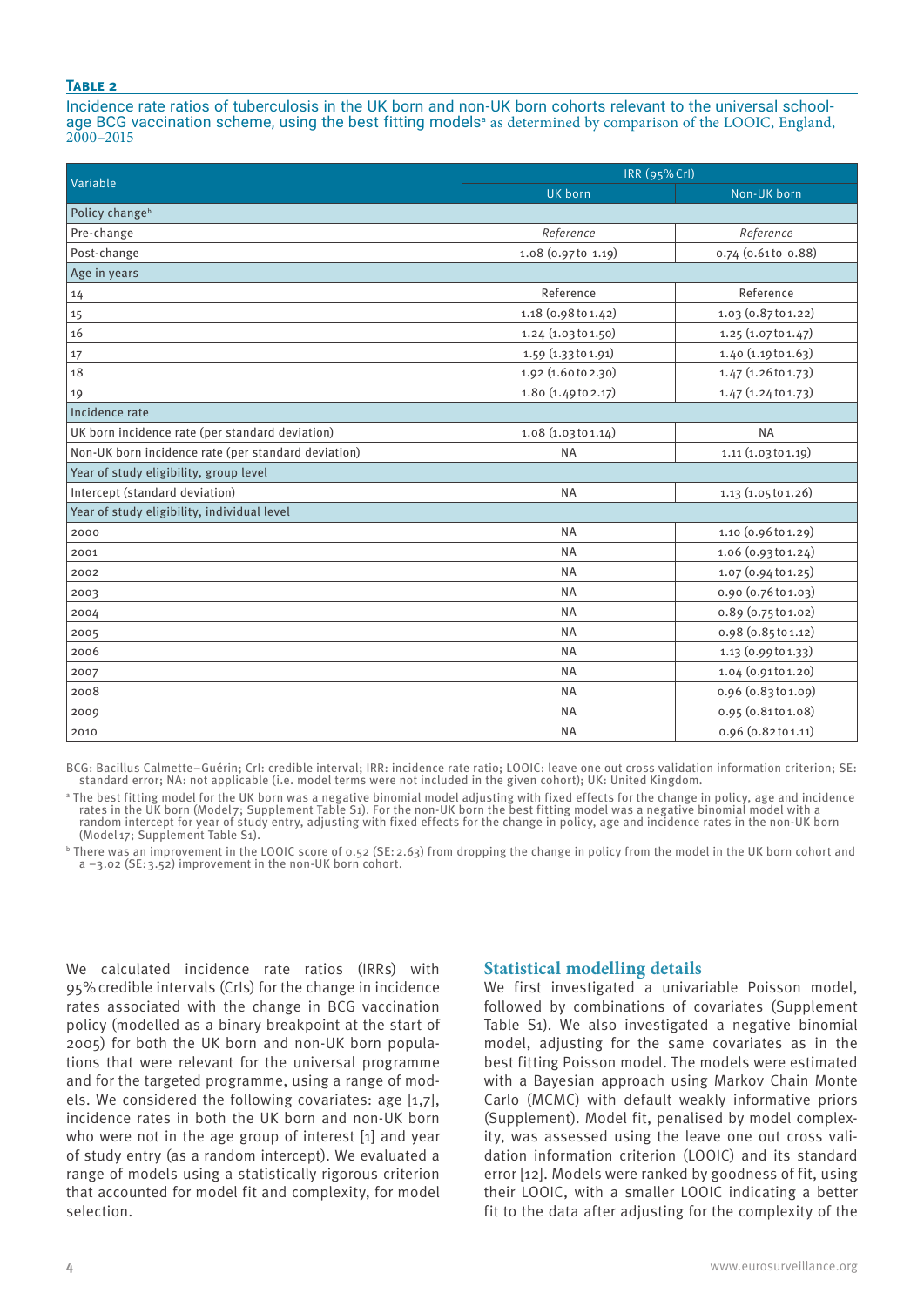Incidence rate ratios of tuberculosis, in the UK born and non-UK born cohorts relevant to the targeted neonatal BCG vaccination scheme, using the best fitting models<sup>a</sup> as determined by comparison of the LOOIC, England, 2000–2015

|                                                     | IRR (95% Crl)       |                           |  |  |  |
|-----------------------------------------------------|---------------------|---------------------------|--|--|--|
| Variable                                            | UK born             | Non-UK born               |  |  |  |
| Policy change <sup>b</sup>                          |                     |                           |  |  |  |
| Pre-change                                          | Reference           | Reference                 |  |  |  |
| Post-change                                         | 0.96 (0.82 to 1.14) | $0.62$ $(0.44$ to $0.88)$ |  |  |  |
| Age                                                 |                     |                           |  |  |  |
| $\mathsf{o}\xspace$                                 | Reference           | Reference                 |  |  |  |
| $\mathbf 1$                                         | 1.39 (1.20 to 1.61) | $0.49$ $(0.30100.83)$     |  |  |  |
| $\overline{2}$                                      | 1.24(1.06101.44)    | $0.49$ $(0.30100.80)$     |  |  |  |
| 3                                                   | 1.21 (1.03 to 1.41) | $0.42$ (0.26 to $0.68$ )  |  |  |  |
| 4                                                   | 0.90 (0.76to 1.06)  | 0.41(0.25100.66)          |  |  |  |
| 5                                                   | 0.89 (0.75 to 1.06) | $0.27$ (0.16 to 0.45)     |  |  |  |
| Incidence                                           |                     |                           |  |  |  |
| UK born incidence rate (per standard deviation)     | 1.12 (1.06to 1.18)  | <b>NA</b>                 |  |  |  |
| Non-UK born incidence rate (per standard deviation) | <b>NA</b>           | 1.25 (1.04 to 1.51)       |  |  |  |
| Year of study eligibility, group level              |                     |                           |  |  |  |
| Intercept (standard deviation)                      | 1.13 (1.04 to 1.26) | <b>NA</b>                 |  |  |  |
| Year of study eligibility, individual level         |                     |                           |  |  |  |
| 2000                                                | 0.83(0.68 to 0.99)  | <b>NA</b>                 |  |  |  |
| 2001                                                | 0.93 (0.79 to 1.07) | <b>NA</b>                 |  |  |  |
| 2002                                                | 1.08 (0.95 to 1.28) | <b>NA</b>                 |  |  |  |
| 2003                                                | 1.07 (0.93 to 1.26) | <b>NA</b>                 |  |  |  |
| 2004                                                | 1.12 (0.97 to 1.32) | <b>NA</b>                 |  |  |  |
| 2005                                                | 1.02 (0.89 to 1.17) | <b>NA</b>                 |  |  |  |
| 2006                                                | 1.02 (0.89 to 1.17) | <b>NA</b>                 |  |  |  |
| 2007                                                | 0.97(0.83101.11)    | <b>NA</b>                 |  |  |  |
| 2008                                                | 1.01(0.88101.15)    | <b>NA</b>                 |  |  |  |
| 2009                                                | 1.01 (0.88to 1.16)  | <b>NA</b>                 |  |  |  |
| 2010                                                | 0.98(0.85101.13)    | <b>NA</b>                 |  |  |  |

BCG: Bacillus Calmette–Guérin; CrI: credible interval; IRR: incidence rate ratio; LOOIC: leave one out cross validation information criterion; SE: standard error; NA: not applicable (i.e. model terms were not included in the given cohort); UK: United Kingdom.

a The best fitting model for the UK born was a Poisson model with a random intercept for year of study entry, adjusting with fixed effects for the change in policy, age and incidence rates in the UK born (Model 16; Supplement Table S1). For the non-UK born a negative binomial model was the best fit, adjusting with fixed effects for the change in policy, age and incidence rates in the non-UK born (Model8; Supplement Table S1).

b There was an improvement in the LOOIC score of 0.92 (SE: 1.07) from dropping the change in policy from the model in the UK born cohort and a −3.45 (SE:4.63) improvement in the non-UK born cohort.

model. No formal threshold for a change in the LOOIC was used, with changes in the LOOIC being evaluated in the context of their standard error (SE).

The inclusion of the change in policy in the best fitting model was tested by refitting the model excluding the change in policy and estimating the improvement in the LOOIC.

Once the best fitting model had been identified we estimated the number of cases prevented, from 2005 until 2015, for each vaccination programme in the study population relevant to that programme (Supplement).

## **Implementation**

R  $3.5.2$  was used for all analyses [13]. Missing data imputation using a GBM was implemented using the h2o package [14]. Incidence rates, with 95%CIs, were calculated using the epiR package [15]. The brms package [16] and STAN [17] were used to perform MCMC. Models were run until convergence (four chains with a burn in of 10,000 and 10,000 sampled iterations each), with convergence being assessed using trace plots and the R hat diagnostic [17]. All numeric confounders were centred and scaled by their standard deviation and age was adjusted for using single year of age categories.

#### **Ethical statement**

Ethical approval was not required for this study, which used anonymised secondary data sources only.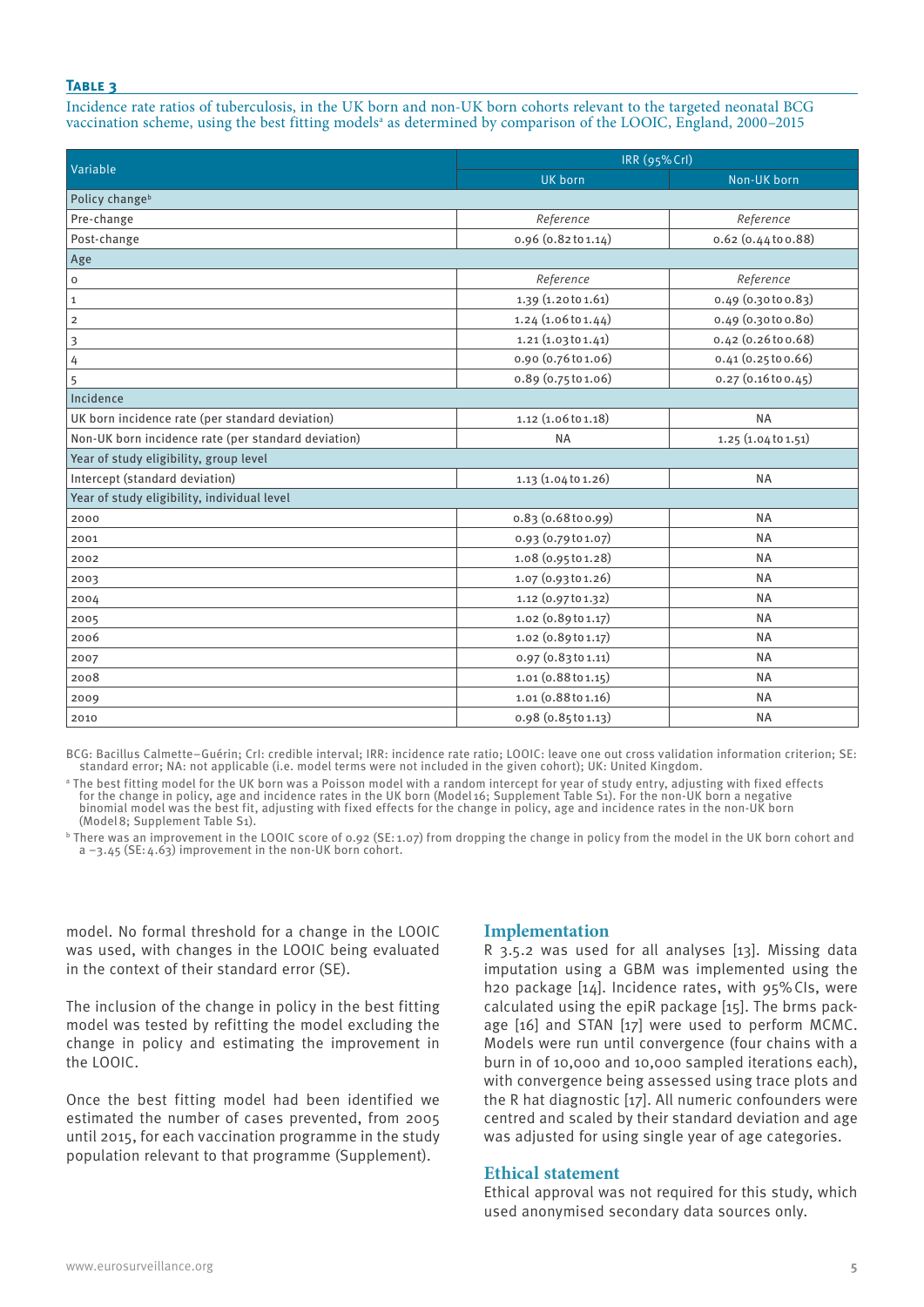Estimated number of cases prevented, from 2005 until 2015, for each vaccination programme in the study population relevant to that programme, using the best fitting model for each cohort, England, 2000–2015

| Vaccination programme                     | <b>Birth status</b> | Cases prevented (95% Crl) | Notified cases |
|-------------------------------------------|---------------------|---------------------------|----------------|
| Universal school-age                      | All                 | $-291(2410-571)$          | 2,364          |
|                                           | UK born             | $76$ (188 to $-26$ )      | 969            |
| (vaccination at $14$ years <sup>a</sup> ) | Non-UK born         | $-367 (-165 to -546)$     | 1,395          |
| Targeted high-risk neonates               | All                 | $94 (-8110310)$           | 906            |
|                                           | UK born             | $30 (-95 to 173)$         | 800            |
| (vaccination at birth)                    | Non-UK born         | 65(14 to 137)             | 106            |
|                                           | All                 | $385 (-105 to 881)$       | 3,270          |
| Change in policyb                         | UK born             | $-46 (-284 to 199)$       | 1,769          |
|                                           | Non-UK born         | 431 (179 to 682)          | 1,501          |

CrI: credible interval; UK: United Kingdom.

a In effect, vaccination was implemented across a school year (hence in 13 and 14year olds) but for the synthetic cohort used in this study, vaccination at 14years of age was used as an entry criterion.

b Estimated total number of cases prevented due to the change in vaccination policy in 2005.

# **Results**

## **Descriptive analysis**

During the study period, there were 114,820 notifications of TB in England, of which 93%(106,765/114,820) had their birth status recorded. Of notifications with a known birth status 27%(29,096/106,765) were UK born, while among notification with an imputed birth status, 33%(2,634/8,055) were UK born. Trends in incidence rates varied by age group and UK birth status (Supplement). During the study period, there were 1,729 UK born cases and 2,797 non-UK born cases in individuals relevant to the universal school scheme and 1,431 UK born cases and 238 non-UK born cases relevant to the targeted neonatal scheme, who fit our age criteria. Univariable evidence for differences between mean incidence rates before and after the change in BCG policy in the UK born was weak. In the non-UK born incidence rates were lower after the change in BCG policy in both the cohort relevant to the universal school-age scheme and the cohort relevant to the targeted neonatal scheme (Figure).

## **Adjusted estimates of the effects of the change in policy on school-age children**

In the UK born cohort relevant to universal vaccination there was some evidence across all models adjusting for age, that ending the scheme was associated with a modest increase in TB rates (Supplement Table S2). Using the LOOIC goodness of fit criteria, the best fitting model was found to be a negative binomial model that adjusted for the change in policy, age and incidence rates in the UK born (Table 2). In this model there was some evidence of an association between the change in policy and an increase in incidence rates in those at school age who were UK born, with an IRR of 1.08 (95%CrI:0.97to1.19). Dropping the change in policy from the model resulted in a small decrease in the LOOIC (0.52; SE: 2.63) but the change was too small,

with too large a SE, to conclusively state that excluding the change in policy from the model improved the quality of model fit. We found that it was important to adjust for UK born incidence rates, otherwise the impact from the change in BCG vaccination policy was overestimated.

For the comparable non-UK born cohort who were relevant to the universal vaccination there was evidence, in the best fitting model, that ending the scheme was associated with a decrease in incidence rates (IRR:0.74; 95%CrI:0.61 to0.88). The best fitting model was a negative binomial model, which adjusted for the change in policy, age, incidence rates in the non-UK born and year of eligibility as a random effect (Table 2). We found omitting change in policy from the model resulted in poorer model fit (LOOIC increase of 3.02; SE:3.52), suggesting that the policy change was an important factor explaining changes in incidence rates, after adjusting for other covariates.

All models that adjusted for incidence rates in the UK born or non-UK born estimated similar IRRs (Supplement Table S3).

## **Adjusted estimates of the effect of the change in policy in those relevant to the targeted neonatal programme**

For the UK born cohort relevant to the targeted neonatal vaccination programme, the evidence of an association, across all models, was mixed and CrIs were wide compared with models for the UK born cohort relevant to the universal school-age vaccination programme (Supplement Table S4). The best fitting model was a Poisson model, which adjusted for the change in policy, age, UK born incidence rates and year of study entry with a random effect (Table 3). In this model, there was weak evidence of an association between the change in BCG policy and a decrease in incidence rates in UK born neonates, with an IRR of 0.96 (95%CrI:0.82to1.14).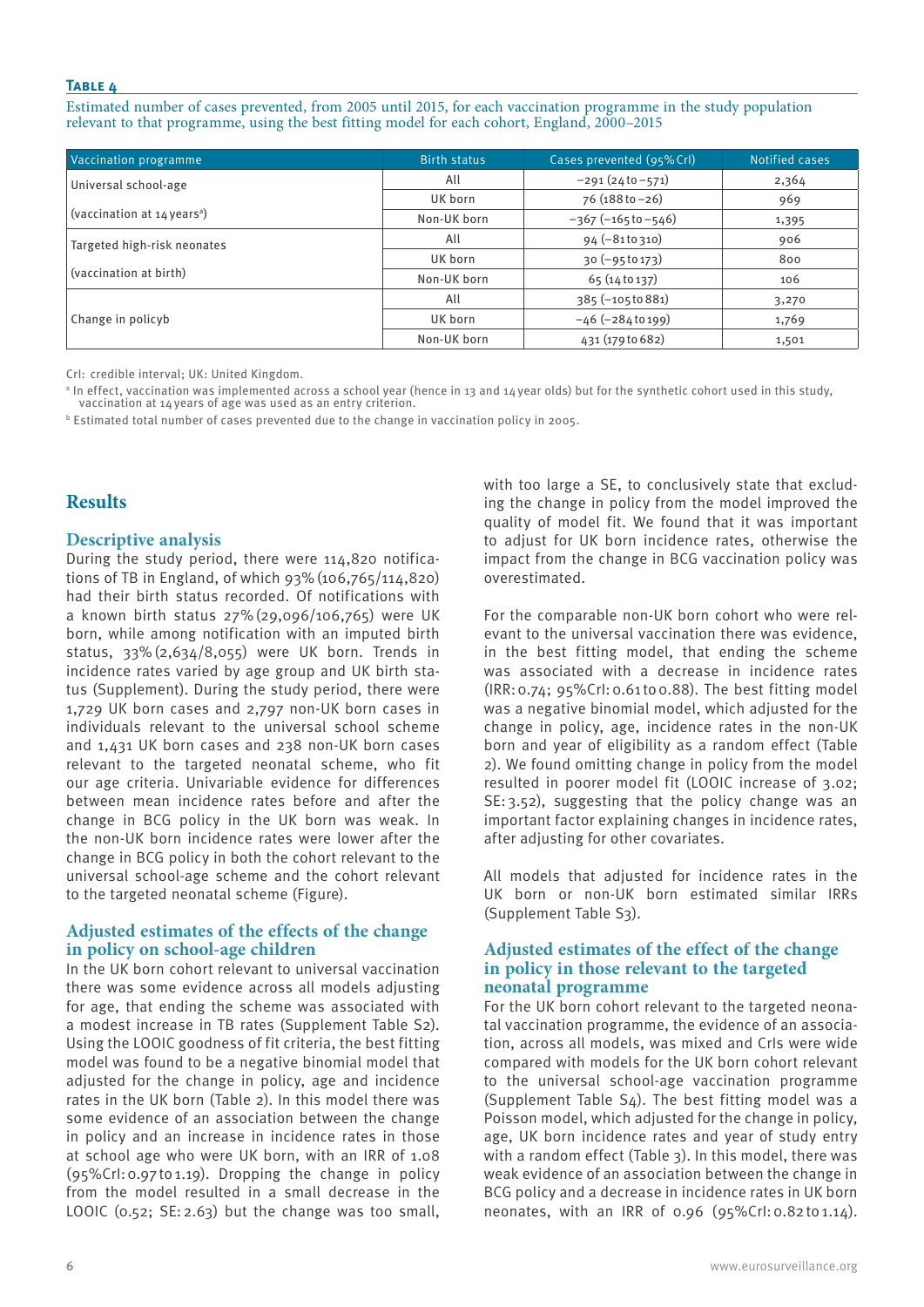There was weak evidence to suggest that dropping the change in policy from this model improved the quality of the fit, with an improvement in the LOOIC score of 0.92 (SE: 1.07). This suggests that the change in policy was not an important factor for explaining incidence rates, after adjusting for covariates. Models, which also adjusted for non-UK born incidence rates estimated that the change in policy was associated with no change in incidence rates in the relevant cohort of neonates (Supplement).

For the comparable non-UK born cohort who was relevant to the targeted neonatal vaccination programme there was evidence, across all models, that change in policy was associated with a large decrease in incidence rates (IRR:0.62; 95%CrI:0.44to0.88) in the best fitting model (Table 3). The best fitting model was a negative binomial model that adjusted for the change in policy, age, and non-UK born incidence rates (Table 3). All models for this cohort, which at least adjusted for age, estimated comparable effects of the change in policy (Supplement Table S5).

## **Magnitude of the estimated impact of the change in Bacillus Calmette–Guérin policy**

We estimate that the change in vaccination policy was associated with preventing 385 (95%CrI: −105to881) cases from 2005 until the end of the study period in the directly impacted populations after 5 years of follow-up (Table 4). The majority of the cases prevented were in the non-UK born, with cases increasing slightly overall in the UK born. This was due to cases increasing in the UK born at school age despite a decrease in UK born neonates, although both these estimates had large CrIs.

## **Discussion**

In the non-UK born we found evidence of an association between the change in BCG policy and a decrease in TB incidence rates in both those at school age and neonates, after 5years of follow-up. We found some evidence that the change in BCG policy was associated with a modest increase in incidence rates in the UK born population who were relevant to the universal schoolage scheme and weaker evidence of a small decrease in incidence rates in the UK born population relevant to the targeted neonatal scheme. Overall, we found that the change in policy was associated with preventing 385 (95%CrI: −105to881) cases in the study population, from 2005 until the end of the study period, with the majority of the cases prevented in the non-UK born.

We were unable to estimate the impact of the change in BCG policy after 5years post vaccination, so both our estimates of the positive and negative consequences are likely to be underestimates of the ongoing impact. Tuberculosis is a complex disease and the BCG vaccine is known to offer imperfect protection, which has been shown to vary both spatially and with time since vaccination [18,19]. By focusing on the impact of the change in policy on the directly affected populations within a

short period of time and by employing a multi-model approach we have limited the potential impact of these issues. Our study was based on a routine observational dataset (ETS), and a repeated survey (LFS) both of which may have introduced bias. While the LFS is a robust data source, widely used in academic studies [20-22], it is susceptible to sampling errors particularly in the young and in the old, which may have biased the estimated incidence rates. As the ETS is a routine surveillance system some level of missing data are inevitable. However, the UK birth status was relatively complete (93%) and we imputed missing values using an approach, which accounted for missing not at random mechanisms captured by variables included in the imputation model. We were unable to adjust for known demographic risk factors for TB, notably socioeconomic status [23,24] and ethnicity [23-25]. However, this confounding is likely to be mitigated by our use of multiple cohorts and our adjustment for incidence rates in the UK born and non-UK born. Finally, we have assumed that the effect we have estimated for the change in BCG policy is due to the changes in BCG vaccination policy as well as other associated changes in TB control policy, after adjusting for hypothesised confounders. However, there may have been additional policy changes, which we have not accounted for.

While little work has been done to assess the impact of the 2005 change in BCG vaccination, several other studies have estimated the impact of changing BCG vaccination policy, although typically only from universal vaccination of neonates to targeted vaccination of high-risk neonates. A previous study in Sweden found that incidence rates in Swedish-born children increased after high-risk neonatal vaccination was implemented in place of a universal neonatal programme. This corresponds with our finding that introducing neonatal vaccination had little impact on incidence rates in UK born neonates. Theoretical approaches have indicated that targeted vaccination of those at high risk may be optimal in low incidence settings [26]. Our study extends this work by also considering the age of those given BCG vaccination, although we were unable to estimate the impact of a universal neonatal scheme as this has never been implemented nationally in England. It has previously been shown that targeted vaccination programmes may not reach those considered most at risk [27]. Our findings may support this view as we observed only a small decrease in incidence rates in UK born neonates after the introduction of the targeted neonatal vaccination programme. Alternatively, the effectiveness of the BCG in neonates, in England, may be lower than previously thought as we only observed a small decrease in incidence rates, while a previous study estimated BCG coverage at 68% (95%CI: 65% to 71%) among those eligible for the targeted neonatal vaccination programme [28].

This study indicates that the change in England's BCG vaccination policy was associated with a modest increase in incidence in the UK born who were relevant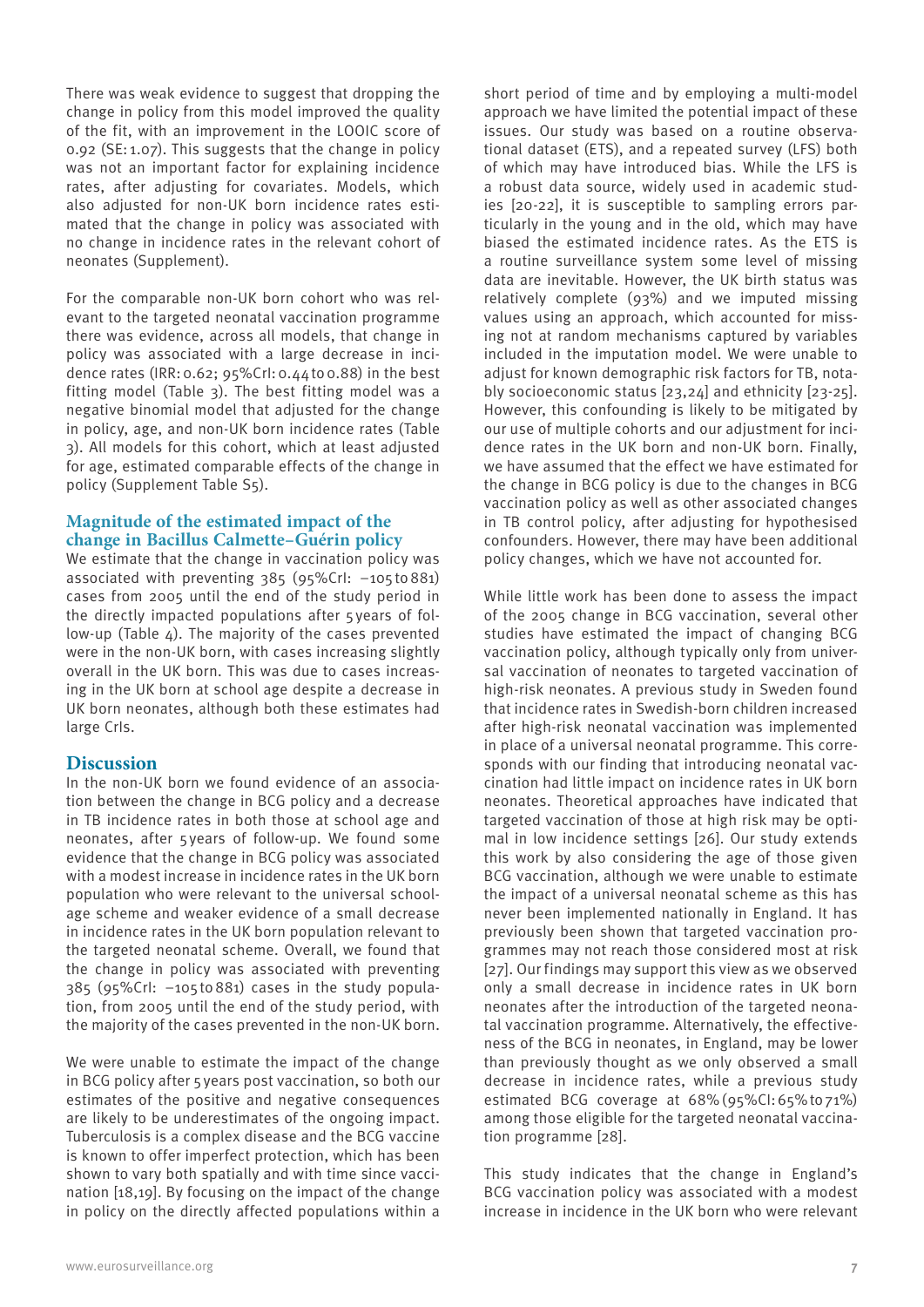to the school-age vaccination programme, and with a small reduction in incidence in the UK born who were relevant to the high-risk neonatal vaccination programme, although both these estimates had wide CrIs. We found stronger evidence of an association between the change in policy and a decrease in incidence rates in the non-UK born populations relevant to both programmes. This suggests that the change of vaccination policy to target high-risk neonates may have resulted in an increased focus on high-risk non-UK born individuals who may not have been the direct targets of the vaccination programme. Further validation is required using alternative study designs, but this result should be taken into account when vaccination policy changes are being considered. Our results should be interpreted carefully, especially in the non-UK born, as we could not fully rule out the impact of other TB control measures that may have been changed at the same time as vaccination policy. The severity of TB is known to differ across age groups, with children having a higher incidence of TB meningitis, which can be severe, compared with other age groups [1]. This variation should also be considered when evaluating these results.

It is well established that interventions against infectious diseases, such as TB, should be evaluated not only for their direct effects but also for future indirect effects via ongoing transmission. Statistical approaches such as those used in this paper are not appropriate for capturing these future indirect effects, and instead dynamic disease models should be used. In addition, this study could not evaluate the impact of the neonatal programme on the high-risk population it targets, due to a lack of reliable data. Improved coverage data for the BCG programme is required to more fully evaluate its ongoing impact. As only 5 years of follow-up data were available – and BCG vaccination has been shown to provide long lasting protection in the UK – repeating this study once more data are available may alter the findings [29]. For this reason, this study has been implemented with reproducibility in mind – please see the code reference below for details. Finally, the results from this study could be combined with estimates of the impact of TB disease, stratified by age, to give an estimate of the overall impact of the change in policy that accounts for the severity of disease.

#### **Accessibility of data and programming code**

The code used to clean the data used in this paper can be found at: DOI: 10.5281/zenodo.2551555.

The code for the analysis contained in this paper can be found at: DOI: 10.5281/zenodo.2583056.

#### **Acknowledgements**

The authors thank the TB section at Public Health England (PHE) for maintaining the Enhanced Tuberculosis Surveillance (ETS) system; all the healthcare workers involved in data collection for the ETS.

Funding: SA, HC, EBP and NJW are funded by the National Institute for Health Research Health Protection Research Unit (NIHR HPRU) in Evaluation of Interventions at University of Bristol in partnership with Public Health England (PHE).

The views expressed are those of the author(s) and not necessarily those of the NHS, the NIHR, the Department of Health or Public Health England.

#### **Conflict of interest**

HC reports receiving honoraria from Sanofi Pasteur, and consultancy fees from AstraZeneca, GSK and IMS Health, all paid to her employer.

#### **Authors' contributions**

SA, HC, and EBP conceived and designed the work. NIW provided guidance on the statistical methods used. SA undertook the analysis with advice from all other authors. All authors contributed to the interpretation of the data. SA wrote the first draft of the paper and all authors contributed to subsequent drafts. All authors approve the work for publication and agree to be accountable for the work.

#### **References**

- PHE. Tuberculosis in England 2016 Report (presenting data to end of 2015). Public Heal Engl 2016;Version 1.:173.
- Fine P. Stopping routine vaccination for tuberculosis in schools. BMJ. 2005;331(7518):647-8. https://doi.org/10.1136/ bmj.331.7518.647 PMID: 16179677
- 3. Teo SSS, Shingadia DV. Does BCG have a role in tuberculosis control and prevention in the United Kingdom? Arch Dis Child. 2006;91(6):529-31. https://doi.org/10.1136/adc.2005.085043 PMID: 16714729
- 4. Rodrigues LC, Diwan VK, Wheeler JG. Protective effect of BCG against tuberculous meningitis and miliary tuberculosis: a meta-analysis. Int J Epidemiol. 1993;22(6):1154-8. https://doi. org/10.1093/ije/22.6.1154 PMID: 8144299
- 5. Colditz GA, Brewer TF, Berkey CS, Wilson ME, Burdick E, Fineberg HV, et al. Efficacy of BCG vaccine in the prevention of tuberculosis. Meta-analysis of the published literature. JAMA. 1994;271(9):698-702. https://doi.org/10.1001/ jama.1994.03510330076038 PMID: 8309034
- 6. Roy A, Eisenhut M, Harris RJ, Rodrigues LC, Sridhar S, Habermann S, et al. Effect of BCG vaccination against Mycobacterium tuberculosis infection in children: systematic  $r$ eview and meta-analysis. BMJ. 2014;349(augo4 5): $g_4$ 643-3. https://doi.org/10.1136/bmj.g4643 PMID: 25097193
- 7. Zwerling A, Behr MA, Verma A, Brewer TF, Menzies D, Pai M. The BCG World Atlas: a database of global BCG vaccination policies and practices. PLoS Med. 2011;8(3):e1001012. https:// doi.org/10.1371/journal.pmed.1001012 PMID: 21445325
- 8. Romanus V, Svensson A, Hallander HO. The impact of changing BCG coverage on tuberculosis incidence in Swedish-born children between 1969 and 1989. Tuber Lung Dis. 1992;73(3):150-61. https://doi.org/10.1016/0962- 8479(92)90149-E PMID: 1421348
- 9. Guthmann JP, Antoine D, Fonteneau L, Che D, Lévy-Bruhl D. Assessing BCG vaccination coverage and incidence of paediatric tuberculosis following two major changes in BCG vaccination policy in France. Euro Surveill. 2011;16(12):1-6. PMID: 21457685
- 10. Thomas HL, Harris RJ, Muzyamba MC, Davidson JA, Lalor MK, Campbell CNJ, et al. Reduction in tuberculosis incidence in the UK from 2011 to 2015: a population-based study.<br>Thorax. 2018;73(8):769-75. https://doi.org/10.1136/ Thorax. 2018;73(8):769-75. https://doi.org/10.1136/ thoraxjnl-2017-211074 PMID: 29674389
- 11. Parikh SR, Andrews NJ, Beebeejaun K, Campbell H, Ribeiro S, Ward C, et al. Effectiveness and impact of a reduced infant schedule of 4CMenB vaccine against group B meningococcal disease in England: a national observational cohort study.